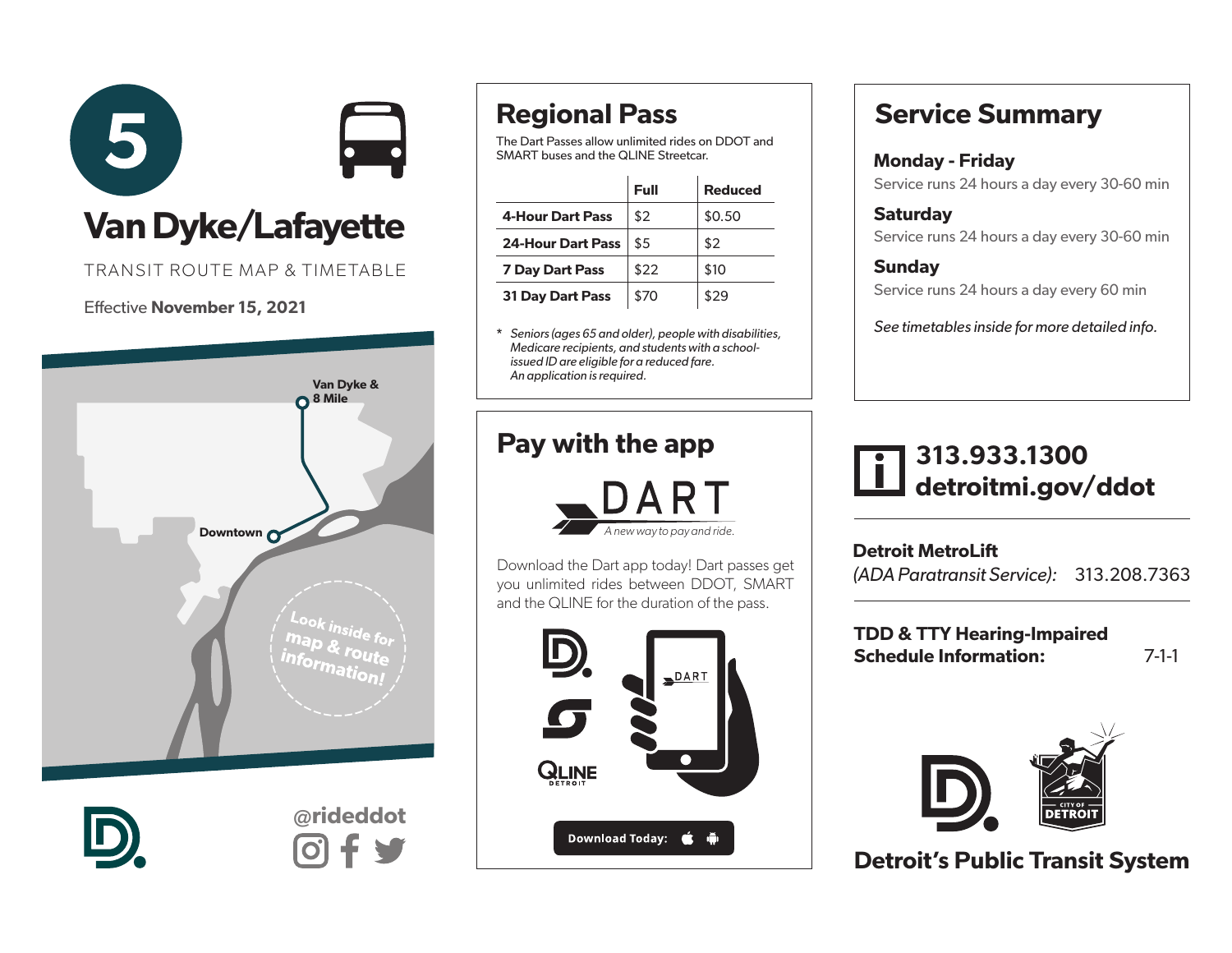

### Holiday Service

Sunday schedules are effective on the following holidays:

- New Year's Day
- Memorial Day • Independence Day
- Labor Day • Thanksgiving Day
- Christmas Day



All buses are handicap accessible.

Buses have the capacity for two bikes on front racks.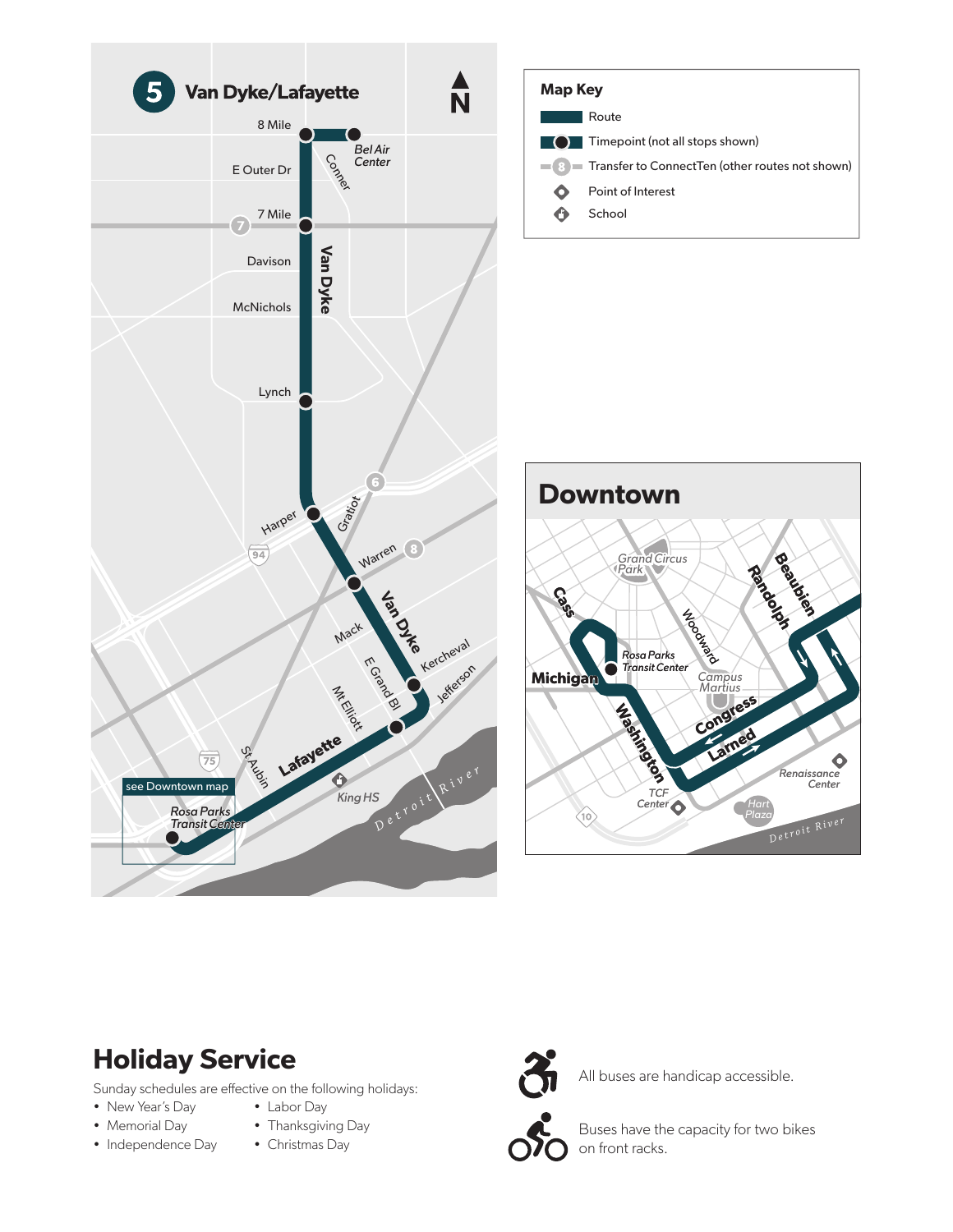

Southbound to Downtown

|                |              |                   |                   |                  |                   |                  |                      | Rosa Patte Transit Center<br>La feate & Grand Blue |
|----------------|--------------|-------------------|-------------------|------------------|-------------------|------------------|----------------------|----------------------------------------------------|
|                |              |                   |                   |                  |                   | VanDyke & Warten | Vancoyee & Herchesta |                                                    |
|                |              | Van Oyke & e Mile | Van Oyke & 7 Mile | Van Oyke & Lynch | Van Oyle & Harger |                  |                      |                                                    |
| Bet Air Center |              |                   |                   |                  |                   |                  |                      |                                                    |
|                |              |                   |                   |                  |                   |                  |                      |                                                    |
|                |              |                   |                   |                  |                   |                  |                      |                                                    |
|                |              |                   |                   |                  |                   |                  |                      |                                                    |
|                |              |                   |                   |                  |                   |                  |                      |                                                    |
| 4:32           | 4:34         | 4:38              | 4:43              | 4:47             | 4:51              | 4:55             | 5:04                 | 5:15                                               |
| 5:02           | 5:04         | 5:08              | 5:13              | 5:17             | 5:21              | 5:25             | 5:34                 | 5:45                                               |
| 5:32           | 5:34         | 5:38              | 5:43              | 5:47             | 5:51              | 5:55             | 6:04                 | 6:17                                               |
| 6:00           | 6:02         | 6:06              | 6:11              | 6:15             | 6:20              | 6:25             | 6:35                 | 6:48                                               |
| 6:30           | 6:32         | 6:36              | 6:41              | 6:45             | 6:50              | 6:55             | 7:05                 | 7:18                                               |
| 7:00           | 7:02         | 7:06              | 7:11              | 7:15             | 7:20              | 7:25             | 7:35                 | 7:48                                               |
| 7:30           | 7:32         | 7:36              | 7:41              | 7:45             | 7:50              | 7:55             | 8:05                 | 8:18                                               |
| 8:00           | 8:02         | 8:06              | 8:11              | 8:15             | 8:20              | 8:25             | 8:35                 | 8:48                                               |
| 8:30           | 8:32         | 8:36              | 8:41              | 8:45             | 8:50              | 8:55             | 9:05                 | 9:17                                               |
| 9:00           | 9:02         | 9:06              | 9:11              | 9:15             | 9:20              | 9:25             | 9:35                 | 9:47                                               |
| 9:30           | 9:32         | 9:36              | 9:41              | 9:45             | 9:50              | 9:55             | 10:05                | 10:17                                              |
| 10:00          | 10:02        | 10:06             | 10:11             | 10:15            | 10:20             | 10:25            | 10:35                | 10:47                                              |
| 10:30          | 10:32        | 10:36             | 10:41             | 10:45            | 10:50             | 10:55            | 11:05                | 11:17                                              |
| 11:00          | 11:02        | 11:06             | 11:11             | 11:15            | 11:20             | 11:25            | 11:35                | 11:47                                              |
| 11:30          | 11:32        | 11:36             | 11:41             | 11:45            | 11:50             | 11:55            | 12:05                | 12:17                                              |
| 12:00          | 12:02        | 12:06             | 12:11             | 12:15            | 12:20             | 12:25            | 12:35                | 12:47                                              |
| 12:30          | 12:32        | 12:36             | 12:41             | 12:45            | 12:50             | 12:55            | 1:05                 | 1:17                                               |
| 1:00<br>1:30   | 1:02         | 1:06              | 1:11              | 1:15             | 1:20              | 1:25             | 1:35                 | 1:47<br>2:17                                       |
| 2:00           | 1:32<br>2:02 | 1:36<br>2:06      | 1:41<br>2:11      | 1:45<br>2:15     | 1:50<br>2:20      | 1:55<br>2:25     | 2:05<br>2:35         | 2:47                                               |
| 2:30           | 2:32         | 2:36              | 2:41              | 2:45             | 2:50              | 2:55             | 3:06                 | 3:20                                               |
| 3:00           | 3:02         | 3:06              | 3:12              | 3:16             | 3:21              | 3:26             | 3:37                 | 3:51                                               |
| 3:30           | 3:32         | 3:36              | 3:42              | 3:46             | 3:51              | 3:56             | 4:07                 | 4:21                                               |
| 4:00           | 4:02         | 4:06              | 4:12              | 4:16             | 4:21              | 4:26             | 4:37                 | 4:51                                               |
| 4:30           | 4:32         | 4:36              | 4:42              | 4:46             | 4:51              | 4:56             | 5:06                 | 5:19                                               |
| 5:00           | 5:02         | 5:06              | 5:12              | 5:16             | 5:21              | 5:26             | 5:36                 | 5:49                                               |
| 5:30           | 5:32         | 5:36              | 5:42              | 5:46             | 5:51              | 5:56             | 6:06                 | 6:19                                               |
| 6:00           | 6:02         | 6:06              | 6:12              | 6:16             | 6:21              | 6:26             | 6:36                 | 6:49                                               |
| 6:30           | 6:32         | 6:36              | 6:42              | 6:46             | 6:51              | 6:56             | 7:06                 | 7:18                                               |
| 7:00           | 7:02         | 7:06              | 7:11              | 7:15             | 7:20              | 7:24             | 7:34                 | 7:46                                               |
| 7:30           | 7:32         | 7:36              | 7:41              | 7:45             | 7:50              | 7:54             | 8:04                 | 8:16                                               |
| 8:00           | 8:02         | 8:06              | 8:11              | 8:15             | 8:20              | 8:24             | 8:34                 | 8:46                                               |
| 8:35           | 8:37         | 8:41              | 8:46              | 8:50             | 8:55              | 8:59             | 9:08                 | 9:19                                               |
| 9:35           | 9:37         | 9:41              | 9:46              | 9:50             | 9:54              | 9:58             | 10:07                | 10:18                                              |
| 10:35          | 10:37        | 10:41             | 10:46             | 10:50            | 10:54             | 10:58            | 11:07                | 11:18                                              |
| 11:35          | 11:37        | 11:41             | 11:46             | 11:50            | 11:54             | 11:58            | 12:07                | 12:18                                              |
| 12:35          | 12:37        | 12:41             | 12:46             | 12:50            | 12:54             | 12:58            | 1:07                 | 1:18                                               |
| 1:35           | 1:37         | 1:41              | 1:46              | 1:50             | 1:54              | 1:58             | 2:07                 | 2:18                                               |
| 2:35           | 2:37         | 2:41              | 2:46              | 2:50             | 2:54              | 2:58             | 3:07                 | 3:18                                               |
| 3:35           | 3:37         | 3:41              | 3:46              | 3:50             | 3:54              | 3:58             | 4:07                 | 4:18                                               |

| <b>Northbound to 8 Mile</b> |                          |                         |                      |                   |                   |                  |                   |                    |                |  |
|-----------------------------|--------------------------|-------------------------|----------------------|-------------------|-------------------|------------------|-------------------|--------------------|----------------|--|
|                             | Rosa Parks Timest Center | La foreste & Grand Burb | Van Oylee & Kescheva |                   |                   |                  |                   |                    |                |  |
|                             |                          |                         |                      | Van Oyle & Warten | Van Dyke & Karper | Van Oyke & Lynch | Van Dyke & 7 Mile | Van Oyke & B. Mile |                |  |
|                             |                          |                         |                      |                   |                   |                  |                   |                    | Bel Air Center |  |
|                             |                          |                         |                      |                   |                   |                  |                   |                    |                |  |
|                             |                          |                         |                      |                   | $\blacksquare$    |                  | $\mathbf{I}$      |                    |                |  |
| 3:49                        | 3:59                     | 4:06                    | 4:09                 | 4:14              | 4:17              | 4:24             | 4:27              | 4:29               |                |  |
| 4:49                        | 4:59                     | 5:06                    | 5:09                 | 5:14              | 5:17              | 5:24             | 5:27              | 5:29               |                |  |
| 5:33                        | 5:43                     | 5:50                    | 5:53                 | 5:58              | 6:01              | 6:09             | 6:13              | 6:15               |                |  |
| 6:03                        | 6:15                     | 6:23                    | 6:29                 | 6:32              | 6:36              | 6:44             | 6:48              | 6:50               |                |  |
| 6:33                        | 6:45                     | 6:53                    | 6:59                 | 7:02              | 7:06              | 7:14             | 7:18              | 7:20               |                |  |
| 7:03                        | 7:15                     | 7:23                    | 7:29                 | 7:32              | 7:36              | 7:44             | 7:48              | 7:50               |                |  |
| 7:33                        | 7:45                     | 7:53                    | 7:59                 | 8:02              | 8:06              | 8:14             | 8:18              | 8:20               |                |  |
| 8:03                        | 8:15                     | 8:23                    | 8:29                 | 8:32              | 8:36              | 8:44             | 8:48              | 8:50               |                |  |
| 8:33                        | 8:45                     | 8:53                    | 8:59                 | 9:02              | 9:06              | 9:13             | 9:16              | 9:18               |                |  |
| 9:03                        | 9:15                     | 9:23                    | 9:29                 | 9:32              | 9:36              | 9:43             | 9:46              | 9:48               |                |  |
| 9:33                        | 9:45                     | 9:53                    | 9:59                 | 10:02             | 10:06             | 10:13            | 10:16             | 10:18              |                |  |
| 10:03                       | 10:15                    | 10:23                   | 10:29                | 10:32             | 10:36             | 10:43            | 10:46             | 10:48              |                |  |
| 10:33                       | 10:45                    | 10:53                   | 10:59                | 11:02             | 11:06             | 11:13            | 11:16             | 11:18              |                |  |
| 11:03                       | 11:15                    | 11:23                   | 11:29                | 11:32             | 11:36             | 11:43            | 11:46             | 11:48              |                |  |
| 11:33                       | 11:45                    | 11:53                   | 11:59                | 12:02             | 12:06             | 12:13            | 12:16             | 12:18              |                |  |
| 12:03                       | 12:15                    | 12:23                   | 12:29                | 12:32             | 12:36             | 12:43            | 12:46             | 12:48              |                |  |
| 12:33                       | 12:45                    | 12:53                   | 12:59                | 1:02              | 1:06              | 1:13             | 1:16              | 1:18               |                |  |
| 1:03                        | 1:15                     | 1:23                    | 1:29                 | 1:32              | 1:36              | 1:43             | 1:46              | 1:48               |                |  |
| 1:33                        | 1:45                     | 1:53                    | 1:59                 | 2:02              | 2:06              | 2:13             | 2:16              | 2:18               |                |  |
| 2:03                        | 2:15                     | 2:23                    | 2:29                 | 2:32              | 2:36              | 2:43             | 2:46              | 2:48               |                |  |
| 2:33                        | 2:45                     | 2:53                    | 2:59                 | 3:03              | 3:07              | 3:16             | 3:20              | 3:22               |                |  |
| 3:03                        | 3:16                     | 3:24                    | 3:30                 | 3:34              | 3:38              | 3:47             | 3:51              | 3:53               |                |  |
| 3:33                        | 3:46                     | 3:54                    | 4:00                 | 4:04              | 4:08              | 4:17             | 4:21              | 4:23               |                |  |
| 4:03                        | 4:16                     | 4:24                    | 4:30                 | 4:34              | 4:38              | 4:47             | 4:51              | 4:53               |                |  |
| 4:33                        | 4:46                     | 4:54                    | 5:00                 | 5:04              | 5:08              | 5:16             | 5:19              | 5:21               |                |  |
| 5:03                        | 5:15                     | 5:23                    | 5:29                 | 5:33              | 5:37              | 5:45             | 5:48              | 5:50               |                |  |
| 5:33                        | 5:45                     | 5:53                    | 5:59                 | 6:03              | 6:07              | 6:15             | 6:18              | 6:20               |                |  |
| 6:03                        | 6:15                     | 6:23                    | 6:29                 | 6:33              | 6:37              | 6:45             | 6:48              | 6:50               |                |  |
| 6:33                        | 6:45                     | 6:53                    | 6:59                 | 7:02              | 7:06              | 7:14             | 7:18              | 7:20               |                |  |
| 7:03                        | 7:14                     | 7:21                    | 7:27                 | 7:30              | 7:34              | 7:42             | 7:46              | 7:48               |                |  |
| 7:33                        | 7:44                     | 7:51                    | 7:57                 | 8:00              | 8:04              | 8:12             | 8:16              | 8:18               |                |  |
| 8:03                        | 8:14                     | 8:21                    | 8:27                 | 8:30              | 8:34              | 8:42             | 8:46              | 8:48               |                |  |
| 8:49                        | 9:00                     | 9:07                    | 9:12                 | 9:15              | 9:18              | 9:25             | 9:29              | 9:31               |                |  |
| 9:49                        | 9:59                     | 10:06                   | 10:11                | 10:14             | 10:17             | 10:24            | 10:28             | 10:30              |                |  |
| 10:49                       | 10:59                    | 11:06                   | 11:11                | 11:14             | 11:17             | 11:24            | 11:28             | 11:30              |                |  |
| 11:49                       | 11:59                    | 12:06                   | 12:11                | 12:14             | 12:17             | 12:24            | 12:28             | 12:30              |                |  |
| 12:49                       | 12:59                    | 1:06                    | 1:11                 | 1:14              | 1:17              | 1:24             | 1:28              | 1:30               |                |  |
| 1:49                        | 1:59                     | 2:06                    | 2:11                 | 2:14              | 2:17              | 2:24             | 2:28              | 2:30               |                |  |
| 2:49                        | 2:59                     | 3:06                    | 3:11                 | 3:14              | 3:17              | 3:24             | 3:28              | 3:30               |                |  |

*PM times shown are* bold *and* shaded*.* 

*Additional bus stops are available between the timepoints.*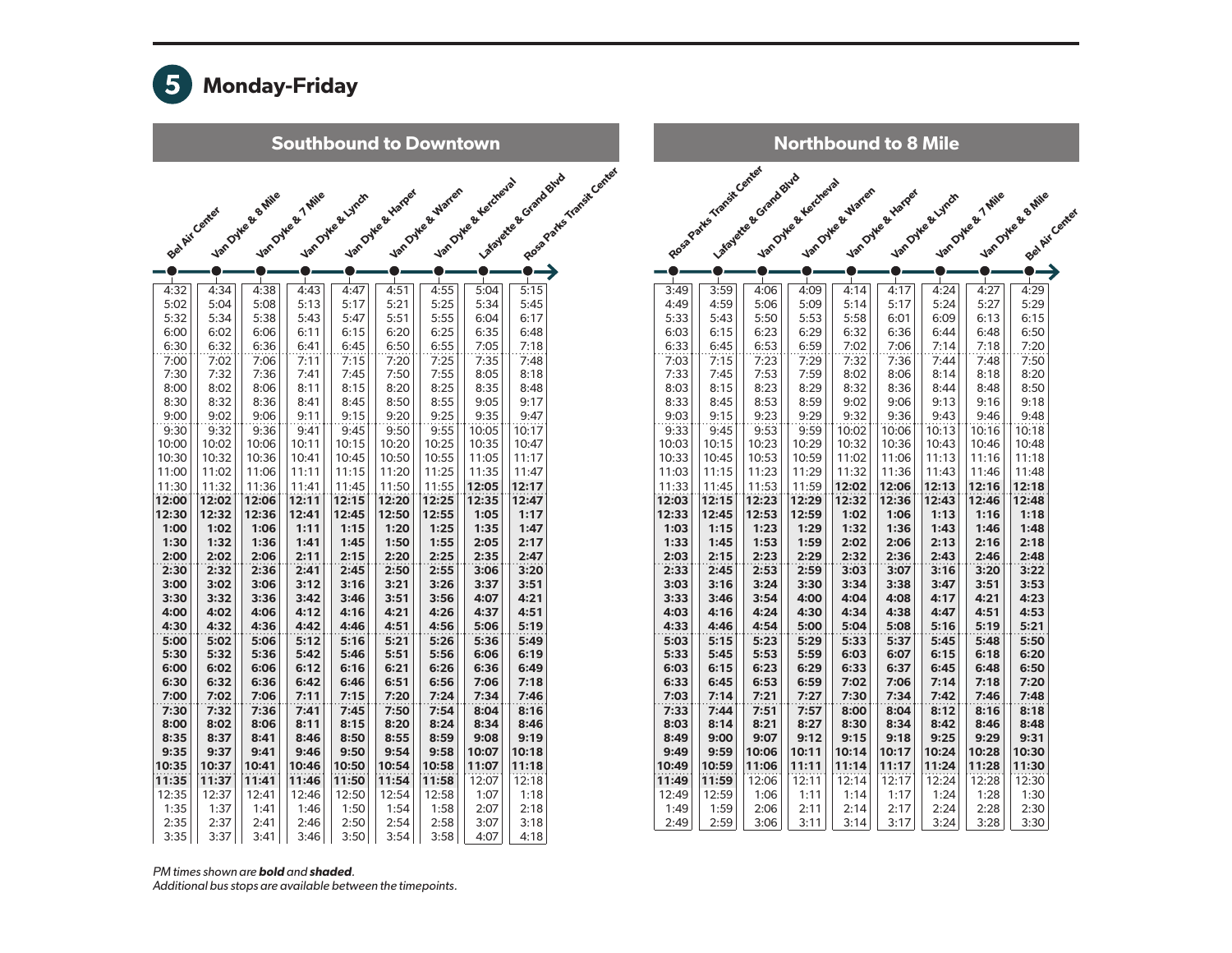

Southbound to Downtown Rosa Parks Transit Center La Kanche & Grand Blvd Van Oyke & Kercheval Van Otke & Warren Van Oylee & Harper Van Oyke & Britis Van Oyke & 7 Mile Van Dyke & Lynch Bel Air Center  $\bullet$ 0 4:35 | 4:37 | 4:40 | 4:45 | 4:49 | 4:53 | 4:57 | 5:03 | 5:15  $5:35$  |  $5:37$  |  $5:40$  |  $5:45$  |  $5:49$  |  $5:53$  |  $5:57$  |  $6:03$  |  $6:15$  $6:35$  |  $6:37$  |  $6:40$  |  $6:45$  |  $6:49$  |  $6:53$  |  $6:57$  | 7:03 | 7:15 7:25 | 7:27 | 7:30 | 7:35 | 7:39 | 7:43 | 7:47 | 7:53 | 8:05  $8:05$  |  $8:07$  |  $8:10$  |  $8:15$  |  $8:19$  |  $8:24$  |  $8:29$  |  $8:36$  |  $8:49$ 8:35 | 8:37 | 8:40 | 8:45 | 8:49 | 8:54 | 8:59 | 9:06 | 9:19 9:05|| 9:07|| 9:10|| 9:15|| 9:19|| 9:24|| 9:29|| 9:36|| 9:49 9:35 | 9:37 | 9:40 | 9:45 | 9:49 | 9:54 | 9:59 | 10:06 | 10:19 10:05 | 10:07 | 10:10 | 10:15 | 10:19 | 10:24 | 10:29 | 10:36 | 10:49 10:35 | 10:37 | 10:40 | | 10:45 | | 10:49 | | 10:54 | | 10:59 | | 11:06 | | 11:19 11:05 | | 11:07 | | 11:10 | | 11:15 | | 11:19 | | 11:24 | | 11:29 | | 11:36 | | 11:49 11:35 | | 11:37 | | 11:40 | | 11:45 | | 11:49 | | 11:54 | | 11:59 | |**12:06 | |12:19** 12:05 12:07 12:10 12:15 12:19 12:24 12:29 12:36 12:49 12:35 | 12:37 | 12:40 | 12:45 | 12:49 | 12:54 | 12:59 | | 1:06 | | 1:19 1:05 | 1:07 | 1:10 | 1:15 | 1:19 | 1:24 | 1:29 | 1:36 | 1:49 1:35 | 1:37 | 1:40 | 1:45 | 1:49 | 1:54 | 1:59 | 2:06 | 2:19 2:05 | 2:07 | 2:10 | 2:15 | 2:19 | 2:24 | 2:29 | 2:36 | 2:49 2:35 | 2:37 | 2:40 | 2:45 | 2:49 | 2:54 | 2:59 | 3:06 | 3:19 3:05 3:07 3:10 3:15 3:19 3:24 3:29 3:36 3:49 3:35 3:37 3:40 3:45 3:49 3:54 3:59 4:06 4:19 4:05 | 4:07 | 4:10 | 4:15 | 4:19 | 4:24 | 4:29 | 4:36 | 4:49 4:35 | 4:37 | 4:40 | 4:45 | 4:49 | 4:54 | 4:59 | 5:06 | 5:19 5:05 | 5:07 | 5:10 | 5:15 | 5:19 | 5:24 | 5:29 | 5:36 | 5:49 5:35 | 5:37 | 5:40 | 5:45 | 5:49 | 5:54 | 5:59 | 6:06 | 6:19  $6:05$   $6:07$   $6:10$   $6:15$   $6:19$   $6:24$   $6:29$   $6:36$   $6:49$ 6:45 | 6:47 | 6:50 | 6:55 | 6:59 | 7:03 | 7:07 | 7:13 | 7:25 7:36 | 7:38 | 7:41 | 7:46 | 7:50 | 7:54 | 7:58 | 8:04 | 8:16 8:36 | 8:38 | 8:41 | 8:46 | 8:50 | 8:54 | 8:58 | 9:04 | 9:16 9:36 | 9:38 | 9:41 | 9:46 | 9:50 | 9:54 | 9:58 |10:04 |10:16 10:36 10:38 10:41 10:46 10:50 10:54 10:58 11:04 11:16 11:36 | 11:38 | 11:41 | 11:46 | 11:50 | 11:54 | 11:58 | 12:04 | 12:16 12:36 | 12:38 | 12:41 | 12:46 | 12:50 | 12:54 | 12:58 | | 1:04 | | 1:16 1:36 | 1:38 | 1:41 | 1:46 | 1:50 | 1:54 | 1:58 | 2:04 | 2:16 2:36 | 2:38 | 2:41 | 2:46 | 2:50 | 2:54 | 2:58 | 3:04 | 3:16 3:36 | 3:38 | 3:41 | 3:46 | 3:50 | 3:54 | 3:58 | 4:04 | 4:16

| <b>Northbound to 8 Mile</b> |                          |                        |                      |                   |                   |                  |                   |                                      |  |  |
|-----------------------------|--------------------------|------------------------|----------------------|-------------------|-------------------|------------------|-------------------|--------------------------------------|--|--|
|                             | Rosa Parks Ymerit Center | La foreste & Grandours | Van Oylee & Headleys | Van Dyke & Warten | Van Oyke & Harger | Van Dyke & Lynch | Van Dyke & 7 Mile | Van Oyke & B. Mile<br>Bet Air Center |  |  |
|                             |                          |                        |                      |                   |                   |                  |                   |                                      |  |  |
|                             |                          |                        |                      |                   |                   |                  |                   |                                      |  |  |
|                             |                          |                        | п                    |                   |                   |                  |                   |                                      |  |  |
| 3:50<br>4:50                | 4:02<br>5:02             | 4:07<br>5:07           | 4:12<br>5:12         | 4:16<br>5:16      | 4:19<br>5:19      | 4:26<br>5:26     | 4:29<br>5:29      | 4:30<br>5:30                         |  |  |
| 5:50                        | 6:02                     | 6:07                   | 6:12                 | 6:16              | 6:19              | 6:26             | 6:29              | 6:30                                 |  |  |
| 6:40                        | 6:52                     | 6:57                   | 7:02                 | 7:06              | 7:09              | 7:16             | 7:19              | 7:20                                 |  |  |
| 7:17                        | 7:29                     | 7:34                   | 7:39                 | 7:43              | 7:46              | 7:53             | 7:56              | 7:57                                 |  |  |
| 7:47                        | 7:59                     | 8:05                   | 8:10                 | 8:14              | 8:17              | 8:25             | 8:28              | 8:29                                 |  |  |
| 8:17                        | 8:30                     | 8:36                   | 8:41                 | 8:45              | 8:48              | 8:56             | 8:59              | 9:00                                 |  |  |
| 8:47                        | 9:00                     | 9:06                   | 9:11                 | 9:15              | 9:18              | 9:26             | 9:29              | 9:30                                 |  |  |
| 9:17                        | 9:30                     | 9:36                   | 9:41                 | 9:45              | 9:48              | 9:56             | 9:59              | 10:00                                |  |  |
| 9:47                        | 10:00                    | 10:06                  | 10:11                | 10:15             | 10:18             | 10:26            | 10:29             | 10:30                                |  |  |
| 10:17                       | 10:30                    | 10:36                  | 10:41                | 10:45             | 10:48             | 10:56            | 10:59             | 11:00                                |  |  |
| 10:47                       | 11:00                    | 11:06                  | 11:11                | 11:15             | 11:18             | 11:26            | 11:29             | 11:30                                |  |  |
| 11:17                       | 11:30                    | 11:36                  | 11:41                | 11:45             | 11:48             | 11:56            | 11:59             | 12:00                                |  |  |
| 11:47                       | 12:00                    | 12:06                  | 12:11                | 12:15             | 12:18             | 12:26            | 12:29             | 12:30                                |  |  |
| 12:17                       | 12:30                    | 12:36                  | 12:41                | 12:45             | 12:48             | 12:56            | 12:59             | 1:00                                 |  |  |
| 12:47<br>1:17               | 1:00                     | 1:06                   | 1:11<br>1:41         | 1:15<br>1:45      | 1:18<br>1:48      | 1:26<br>1:56     | 1:29<br>1:59      | 1:30<br>2:00                         |  |  |
| 1:47                        | 1:30<br>2:00             | 1:36<br>2:06           | 2:11                 | 2:15              | 2:18              | 2:26             | 2:29              | 2:30                                 |  |  |
| 2:17                        | 2:30                     | 2:36                   | 2:41                 | 2:45              | 2:48              | 2:56             | 2:59              | 3:00                                 |  |  |
| 2:47                        | 3:00                     | 3:06                   | 3:11                 | 3:15              | 3:18              | 3:26             | 3:29              | 3:30                                 |  |  |
| 3:17                        | 3:30                     | 3:36                   | 3:41                 | 3:45              | 3:48              | 3:56             | 3:59              | 4:00                                 |  |  |
| 3:47                        | 4:00                     | 4:06                   | 4:11                 | 4:15              | 4:18              | 4:26             | 4:29              | 4:30                                 |  |  |
| 4:17                        | 4:30                     | 4:36                   | 4:41                 | 4:45              | 4:48              | 4:56             | 4:59              | 5:00                                 |  |  |
| 4:47                        | 5:00                     | 5:06                   | 5:11                 | 5:15              | 5:18              | 5:26             | 5:29              | 5:30                                 |  |  |
| 5:17                        | 5:30                     | 5:36                   | 5:41                 | 5:45              | 5:48              | 5:56             | 5:59              | 6:00                                 |  |  |
| 5:47                        | 6:00                     | 6:06                   | 6:11                 | 6:15              | 6:18              | 6:26             | 6:29              | 6:30                                 |  |  |
| 6:22                        | 6:35                     | 6:41                   | 6:46                 | 6:50              | 6:53              | 7:01             | 7:04              | 7:05                                 |  |  |
| 7:02                        | 7:14                     | 7:19                   | 7:24                 | 7:28              | 7:31              | 7:38             | 7:41              | 7:42                                 |  |  |
| 7:52                        | 8:04                     | 8:09                   | 8:14                 | 8:18              | 8:21              | 8:28             | 8:31              | 8:32                                 |  |  |
| 8:52                        | 9:04                     | 9:09                   | 9:14                 | 9:18              | 9:21              | 9:28             | 9:31              | 9:32                                 |  |  |
| 9:52                        | 10:04                    | 10:09                  | 10:14                | 10:18             | 10:21             | 10:28            | 10:31             | 10:32                                |  |  |
| 10:52<br>11:52              | 11:04<br>12:04           | 11:09<br>12:09         | 11:14<br>12:14       | 11:18<br>12:18    | 11:21<br>12:21    | 11:28<br>12:28   | 11:31<br>12:31    | 11:32<br>12:32                       |  |  |
| 12:52                       | 1:04                     | 1:09                   | 1:14                 | 1:18              | 1:21              | 1:28             | 1:31              | 1:32                                 |  |  |
| 1:52                        | 2:04                     | 2:09                   | 2:14                 | 2:18              | 2:21              | 2:28             | 2:31              | 2:32                                 |  |  |
| 2:52                        | 3:04                     | 3:09                   | 3:14                 | 3:18              | 3:21              | 3:28             | 3:31              | 3:32                                 |  |  |

*PM times shown are* bold *and* shaded*.* 

*Additional bus stops are available between the timepoints.*